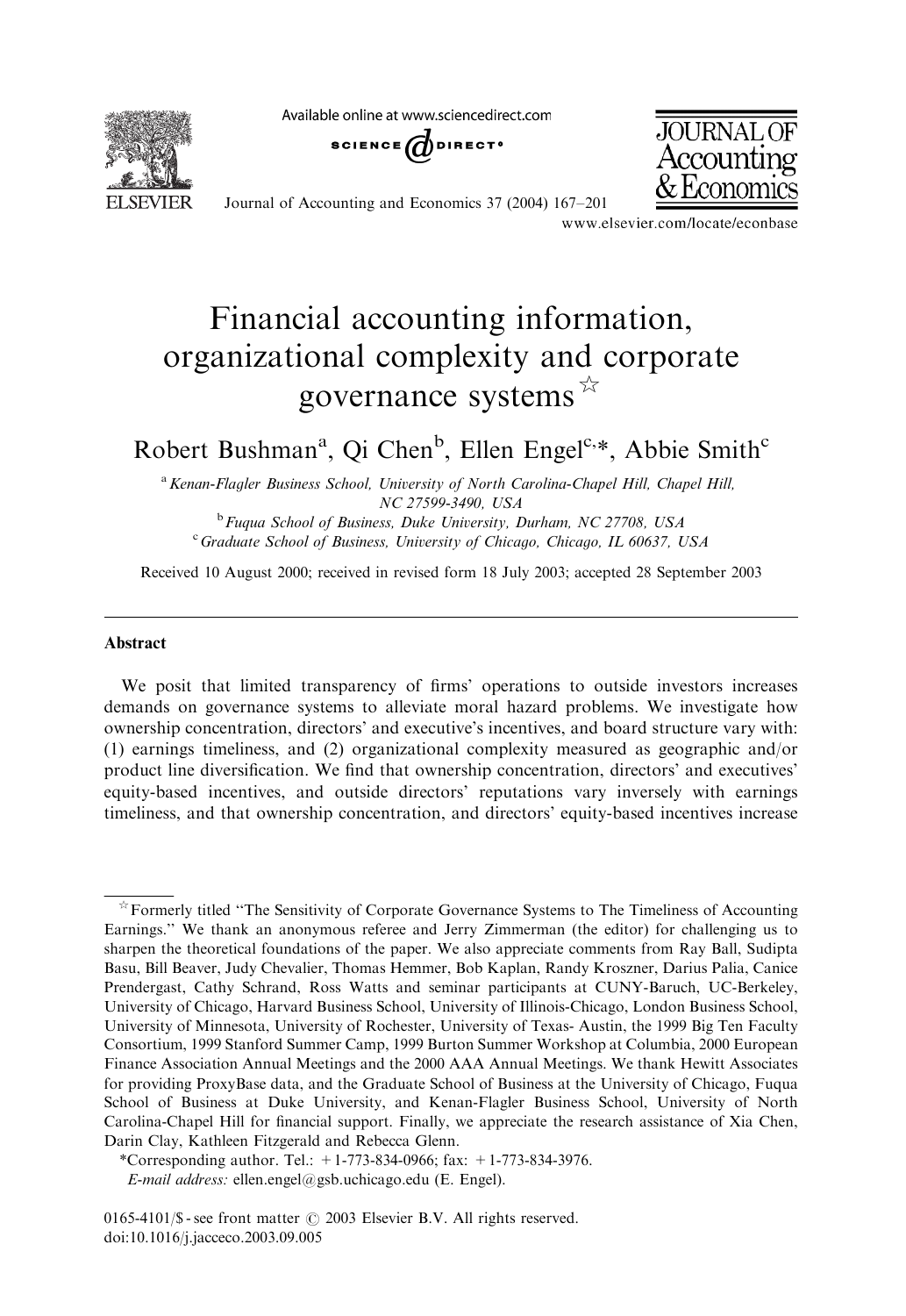with firm complexity. However, board size and the percentage of inside directors do not vary significantly with earnings timeliness or firm complexity.  $\odot$  2003 Elsevier B.V. All rights reserved.

JEL classification: G30; M41; J33

Keywords: Corporate governance; Corporate transparency; Earnings timeliness; Organizational complexity; Diversification

## 1. Introduction

In the U.S. and in other economies with strong legal protection of outside shareholders' rights, transparency of a firm's operations and activities to outside investors disciplines managers to act in shareholders' interests.<sup>1</sup> We posit that limited corporate transparency increases demands on corporate governance systems to alleviate moral hazard problems resulting from a more severe information gap between managers and shareholders, ceteris paribus. We consider two factors that limit corporate transparency to varying degrees across large public U.S. companies: (1) relatively uninformative financial accounting systems characterized by the inability of firms' GAAP earnings to explain changes in shareholder value in a timely fashion (low earnings timeliness) and, (2) firm complexity due to extensive geographic and/or line of business diversification.

We develop and test two sets of hypotheses concerning how corporate governance systems vary with the diversification of firms and the timeliness of their earnings. Our first set of hypotheses predicts that corporate governance systems of diversified firms and firms with relatively low earnings timeliness are characterized by a relatively strong link between stock price performance and the wealth of executives and directors, and by high ownership concentration, to provide incentives to increase shareholder value through monitoring and other costly activities. Our second set of hypotheses concerns how the composition of the board of directors varies with the diversification of firms and the timeliness of their earnings. We predict that, in order to enable highly effective board monitoring, the boards of diversified firms and firms with low earnings timeliness have a relatively high percentage of outside directors with (1) a strong reputation as an outside director, and (2) expertise in the firm's main industry. We also explore how board size and the percentage of directors who are insiders vary with diversification and the timeliness of earnings, but make no directional predictions.

Our hypotheses build on prior research concerning the determinants of corporate governance structures. In a seminal paper, [Demsetz and Lehn \(1985\)](#page--1-0) conjecture that the scope for moral hazard is greater for managers of firms with more volatile operating environments. They document that ownership concentration is increasing

<sup>&</sup>lt;sup>1</sup>We use the term corporate transparency to refer to the clarity of the activities and performance of the firm to outsiders.